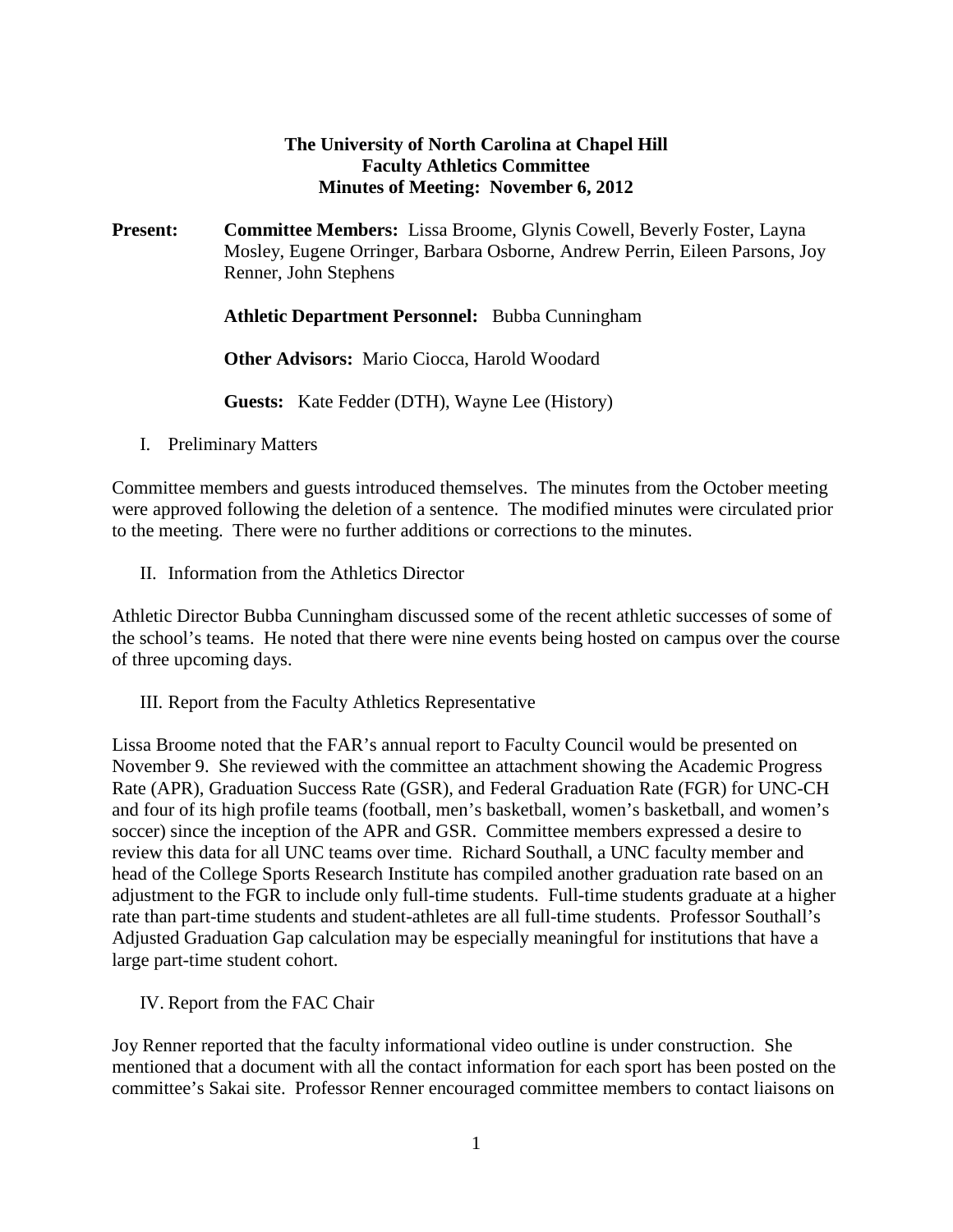other campus committees in their expertise topic area in preparation for FAC's review and monitoring of that topic, and to coordinate with their FAC partner on how to proceed with collecting information and gathering and addressing questions about the topic area. She also encouraged FAC members to continue relationship development with their assigned teams. Professor Renner suggested that each department or school designate a representative for student-athletes and advisors to contact with questions about majors and careers. Beverly Foster suggested that this could be accomplished efficiently through meetings of the Directors of Undergraduate Studies. Professor Renner stated that the committee would discuss admissions in December and possibly advising in January.

### VI. Closed Session

Pursuant to a motion by Lissa Broome in accordance with N.C. Gen. Stat. § 143-318.11, the committee went into closed session to prevent the disclosure of privileged or confidential information. That motion was seconded and approved. Visitors to the committee left the room and the committee proceeded in its closed session discussing confidential issues related to specific students and personnel issues.

At the conclusion of the committee's discussion (at which no action was taken), Lissa Broome moved that the committee conclude its closed session and move into open session. That motion was seconded and approved. Visitors rejoined the committee as the committee resumed its open session.

# VII. Discussion of Team Liaison Role

Professor Renner led a discussion of the duties associated with the team liaison role, including

- Communicating with the coaching staff of the team to discuss the student-athlete experience at UNC from recruitment through graduation;
- Meeting with the team so that the student-athletes know that the faculty and the FAC are interested in learning more about their commitments as student-athletes;
- Contacting ASPSA counselors and academic advisors assigned to their team to learn about any policies, processes, or support that might be needed; and
- Representing the team in FAC discussions regarding the special needs of the sport.

# VIII. Student-Athlete Experience

John Stephens, Glynis Cowell, and Barbara Osborne are the content resources on student-athlete experience. Vince Ille oversees the student-athlete experience in the Athletics Department. Exit survey instruments for senior student-athletes who have exhausted their playing eligibility from several schools have been reviewed in order to fashion the best possible survey instrument. The Odum Institute has agreed to help design the survey instrument from these sample instruments, incorporating the feedback on those instruments already provided by FAC members. Joy Renner suggested that the goal be to have the survey instrument ready to be administered electronically for spring semester reviews. Vice Ille will try to contact December graduates when the new survey instrument is completed so that all of this academic year's seniors will be included. The survey will be administered by each sport administrator who will also interview the student